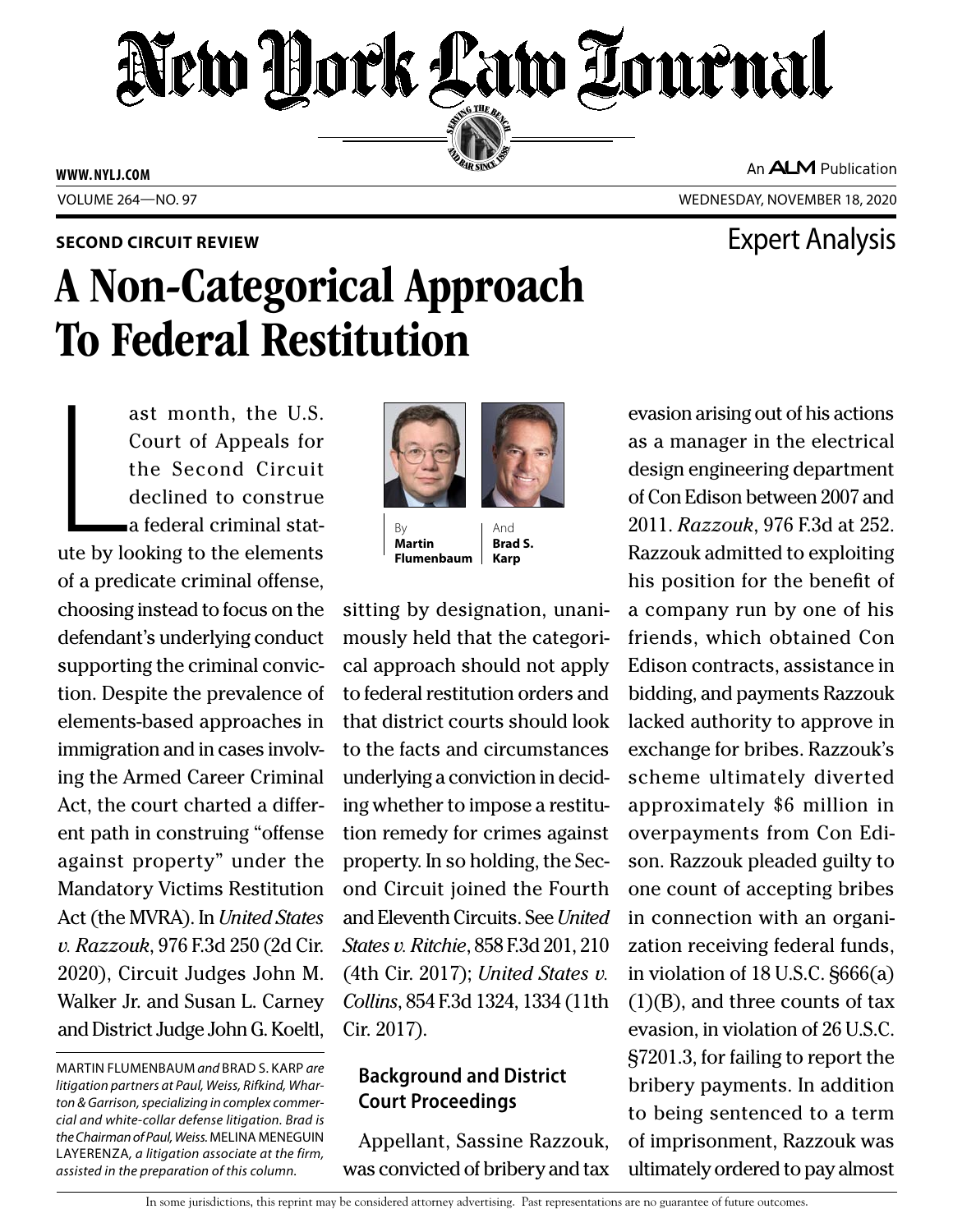\$9 million in restitution to Con Edison and its insurer. The district court based its restitution order on the determination that Razzouk's conviction involved a "crime against property," which made restitution mandatory under the MVRA.

#### **The Mandatory Victims Restitution Act of 1996**

The MVRA requires restitution for victims of certain federal crimes, including "any offense against property" that is "committed by fraud or deceit in which [a victim] has suffered a … pecuniary loss." 18 U.S.C. §§3663A(a)(1), (c)(1). The Second Circuit has adopted a generally expansive interpretation of the restitution rights of victims under the MVRA, which include corporations. See, e.g., *United States v. Parnell*, 959 F.3d 537, 540 (2d Cir. 2020) (holding that victims may recoup all losses causes by a fraudulent scheme, even if they occurred outside the limitations period for the underlying offense).

Corporate victims, however, are different from unsophisticated victims of fraud, and the jurisprudence reflects that reality. For example, corporate victims cannot recoup two types of expenses that they routinely incur as a result of covered

offenses: the cost of internal investigations (at least where the government did not request the investigation) and the cost of the corporation's involvement in bankruptcy proceedings related to covered offenses. See *United States v. Lagos*, 138 S. Ct. 1684, 1688, 1690 (2018). Additionally, the Second Circuit has sought to limit "windfall awards" through causation analysis

The Second Circuit's decision in 'Razzouk' continues a trend in favor of authorizing restitution by applying a non-categorical approach to the crimes-against-property provision of the MVRA.

that has particular bite in the context of arms-length transactions accompanied by risk disclosures. See *United States v. Calderon*, 944 F.3d 72, 97 (2d Cir. 2019) (denying restitution to corporations that "independently enter into risky financial enterprises through no fault of the fraudsters"). Relatedly, the Second Circuit recently concluded that restitution was not owed to corporate defendants that were sufficiently implicated in the underlying wrongdoing and benefited by virtue of their employees' wrongful acts within the scope of employment. See *Fed. Ins. Co. v. United States*, 882 F.3d 348, 367-69 (2d Cir. 2018) (denying restitution to company that entered into deferred prosecution agreement in connection with employee's bribery).

*Razzouk* continues these trends by construing the MVRA in a victim-friendly fashion, recognizing that "crimes against property" may take myriad forms, including some unique to wrongdoing by corporate employees that affects corporate victims. To reach that conclusion, the court contrasted its construction of other statutes that—unlike the MVRA's offense-against-property provision—require application of an elements-based "categorical approach."

#### **The Second Circuit Opinion In 'Razzouk'**

In an opinion authored by Judge Carney, joined by Judge Walker Jr. and by Southern District Judge Koeltl, the Second Circuit construed the MVRA as authorizing judges to "look to the facts and circumstances of the offense of conviction" to determine if a restitution order must be entered under §3663A(a)(1). *Razzouk*, 976 F.3d at 255-56. "The plain text of the statute," the court explained,